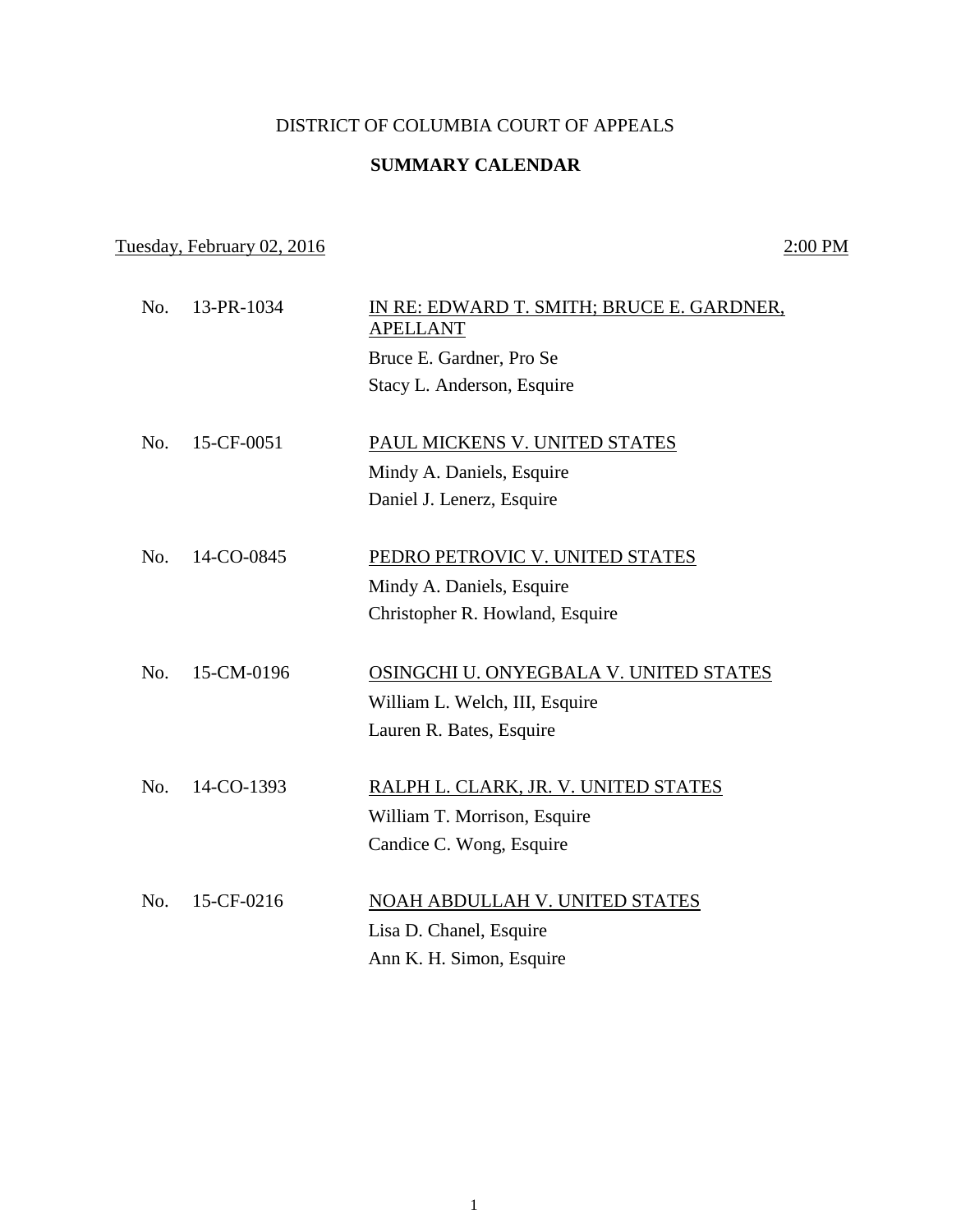| 15-CF-0095<br>No.         | JAMES ALLEN CAMPBELL V. UNITED STATES                             |
|---------------------------|-------------------------------------------------------------------|
|                           | Vincent A. Jankoski, Esquire                                      |
|                           | Kristina L. Ament, Esquire                                        |
| No.<br>14-CF-1259         | LOUIS RANDOLPH JACKSON V. UNITED STATES                           |
|                           | Donald L. Dworsky, Esquire                                        |
|                           | Christopher Macchiaroli, Esquire                                  |
| 15-CV-0753<br>No.         | ABDUL WAKIL AMIRI V. RACHEAL ADERENI, ET AL                       |
|                           | Abdul Wakil Amiri, Pro Se                                         |
|                           | John Michael Malec, Esquire                                       |
| 15-CV-0167<br>No.         | IVAR J. QUEEN V. ESTATE OF ROBERT A. JENKINS, ET<br>AL            |
|                           | Ivar J. Queen, Pro Se                                             |
| No.<br>15-AA-0435         | ROBERT LEE JOHNSON V. D.C. DEP'T OF<br><b>EMPLOYMENT SERVICES</b> |
|                           | Robert Lee Johnson, Pro Se                                        |
|                           | Mark T. Krause, Esquire                                           |
| No.<br>15-CV-0427         | MICHELLE SMITH V. ROSA VENTURA, ET AL                             |
|                           | Michelle D. Smith, Pro Se                                         |
| Friday, February 12, 2016 | $2:00$ PM $\cdot$                                                 |
|                           |                                                                   |

| No. 14-CF-0533 | NATHANIEL R. GARVIN V. UNITED STATES   |
|----------------|----------------------------------------|
| No. 14-CF-0624 | TEJUAN TERRELL JACOBS V. UNITED STATES |
|                | William T. Morrison, Esquire           |
|                | Fletcher P. Thompson, Esquire          |
|                | Anne Y. Park, Esquire                  |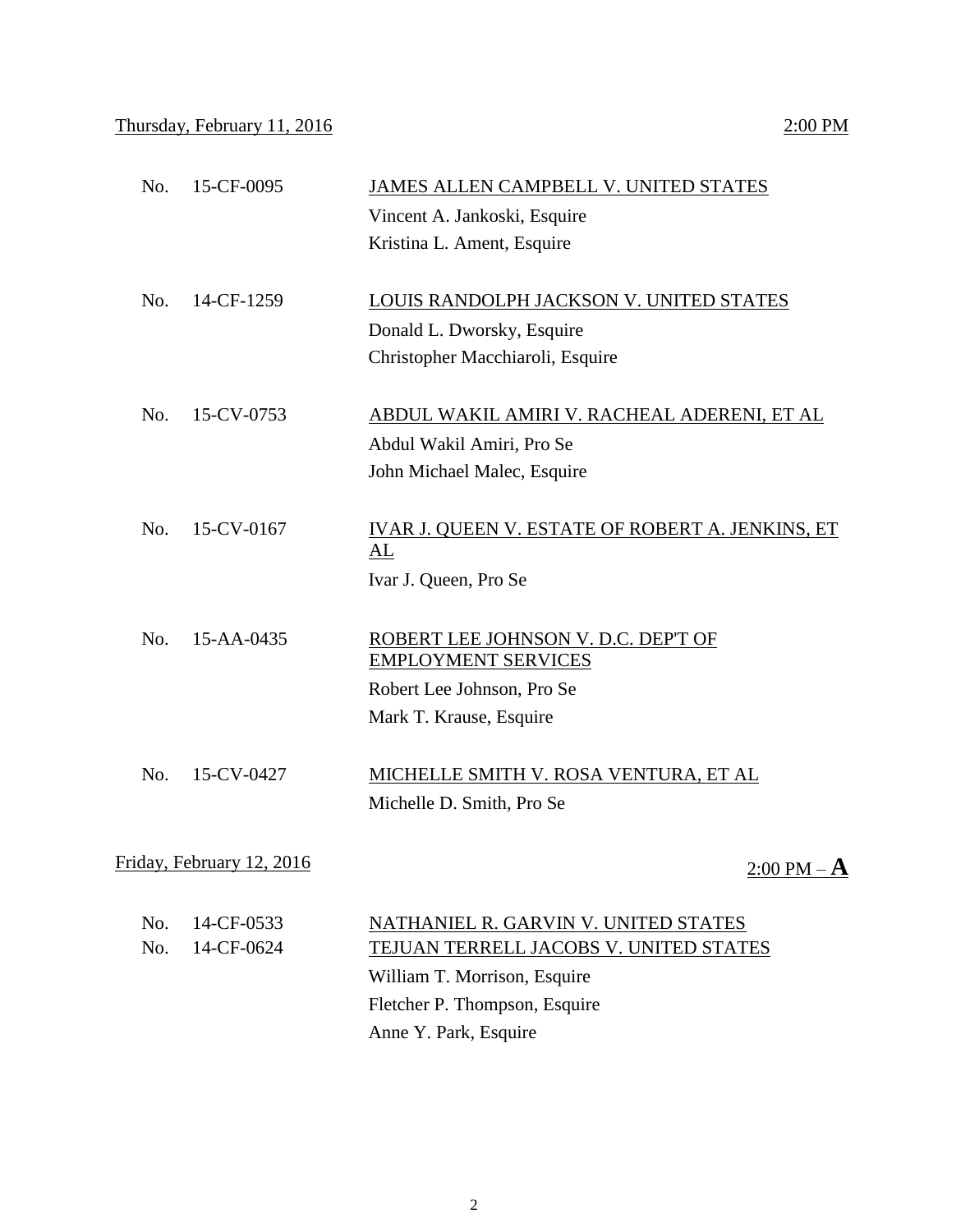| No. | 15-CM-0297                | <b>WALTER BLAIR V. UNITED STATES</b>                                     |
|-----|---------------------------|--------------------------------------------------------------------------|
|     |                           | Nigel Barrella, Esquire                                                  |
|     |                           | John Cummings, Esquire                                                   |
| No. | 14-FS-1182                | IN RE: D.J., APPELLANT                                                   |
|     |                           | Chris Roberts, Esquire                                                   |
|     |                           | John D. Martorana, Esquire                                               |
| No. | 15-FM-0291                | DEANGELO MCDONALD V. TAWNY MARTINA<br><b>SHAIFER</b>                     |
|     |                           | DeAngelo McDonald, Pro Se                                                |
|     |                           | Clayton G. Northouse, Esquire                                            |
| No. | 15-CV-0286                | <b>GOLAM F. AKHTER V. BESSIE NEWELL</b>                                  |
|     |                           | Golam F. Akhter, Pro Se                                                  |
|     |                           | Bessie Newell, Pro Se                                                    |
| No. | 15-AA-0320                | RITZ CARLTON HOTEL, ET AL V. D.C. DEP'T OF<br><b>EMPLOYMENT SERVICES</b> |
|     |                           | Alan D. Sundburg, Esquire                                                |
|     |                           | Benjamin T. Boscolo, Esquire                                             |
|     | Friday, February 12, 2016 | <u>2:00 PM</u> – <b>B</b>                                                |
| No. | 14-CV-1047                | DENNIS HODGE V. ESTATE OF WALTER S. FIELDS                               |
|     |                           | John C. Floyd, III, Esquire                                              |
|     |                           | Aaron Sokolow, Esquire                                                   |
| No. | 14-CF-1374                | DONNELL THOMAS V. UNITED STATES                                          |
|     |                           | Ron Earnest, Esquire                                                     |
|     |                           | Daniel J. Lenerz, Esquire                                                |
| No. | 15-CO-0088                | <b>SANDRA HERNANDEZ V. UNITED STATES</b>                                 |
|     |                           | Randy Evan McDonald, Esquire                                             |
|     |                           | Danny Lam Nguyen, Esquire                                                |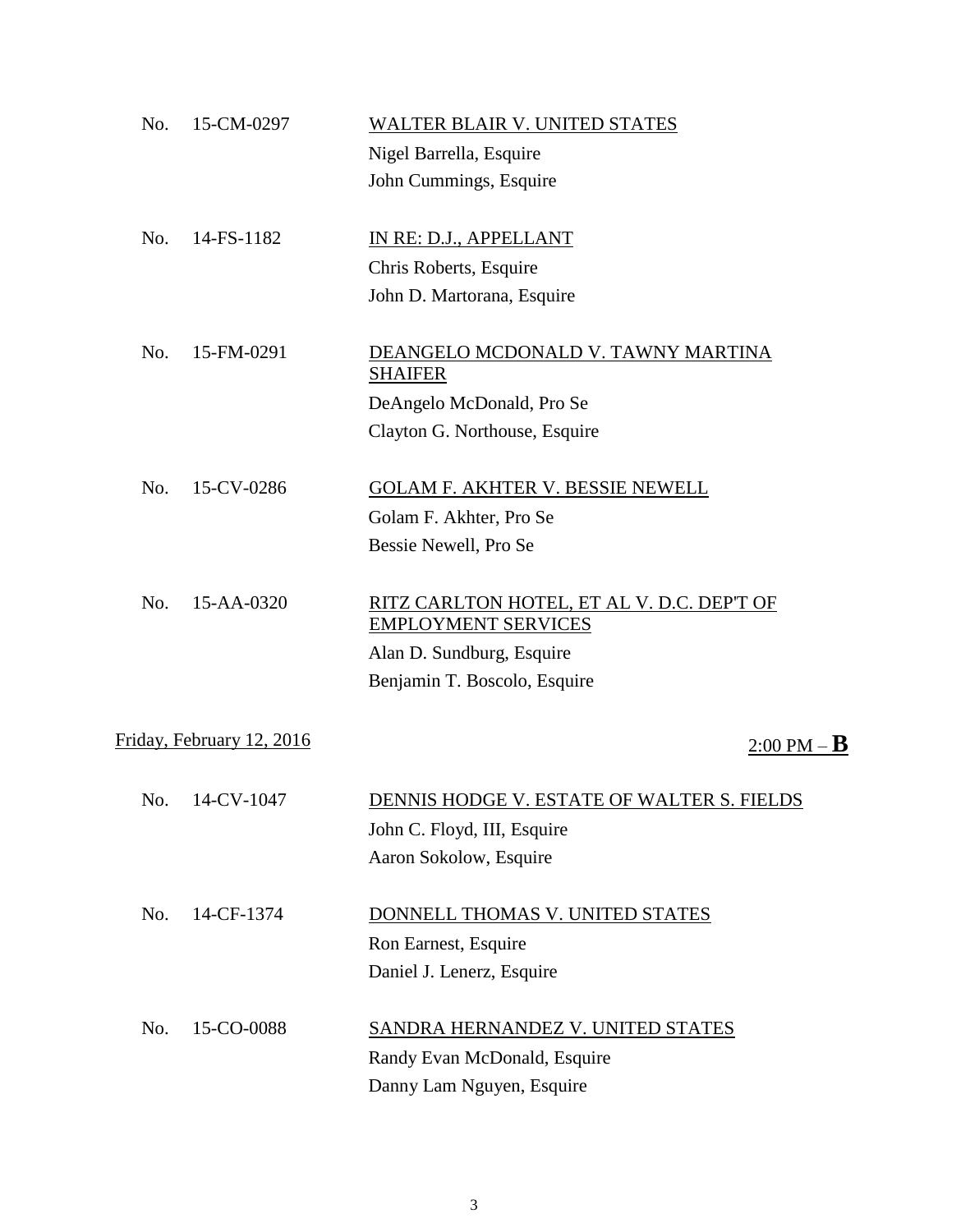| No. | 14-CO-0923                 | <b>CURTIS T. BUNN V. UNITED STATES</b><br>Vincent A. Jankoski, Esquire<br>Anne Y. Park, Esquire         |
|-----|----------------------------|---------------------------------------------------------------------------------------------------------|
| No. | 14-CO-0791                 | JOSE GILBERTO PORTILLO V. UNITED STATES<br>Joseph A. Virgilio, Esquire<br>Peter S. Smith, Esquire       |
| No. | 15-CM-0508                 | JOSE RODRIGUEZ V. UNITED STATES<br>William Kovatch, Esquire<br>L. Jackson Thomas, II, Esquire           |
|     | Tuesday, February 16, 2016 | 2:00 PM                                                                                                 |
| No. | 15-FM-0380                 | BRIAN T. DOWNING V. CHARLOTTE M. PERRY<br>Brian T. Downing, Pro Se<br>Rebecca Gray, Esquire             |
| No. | 14-CF-0111                 | LASHAWN YVONNIE CARSON V. UNITED STATES<br>Stephen W. Riddell, Esquire<br>Elizabeth H. Danello, Esquire |
| No. | 14-CO-0889                 | RONALD R. MITCHELL V. UNITED STATES<br>Eugene Gorokhov, Esquire<br>L. Jackson Thomas, II, Esquire       |
| No. | 15-CO-0257                 | <u>JAHI K. LEWIS V. UNITED STATES</u><br>Vincent A. Jankoski, Esquire<br>Ryan M. Malone, Esquire        |
| No. | 15-CF-0348                 | BARRY L. JOHNSON V. UNITED STATES<br>Steven R. Kiersh, Esquire<br>Kristina L. Ament, Esquire            |

4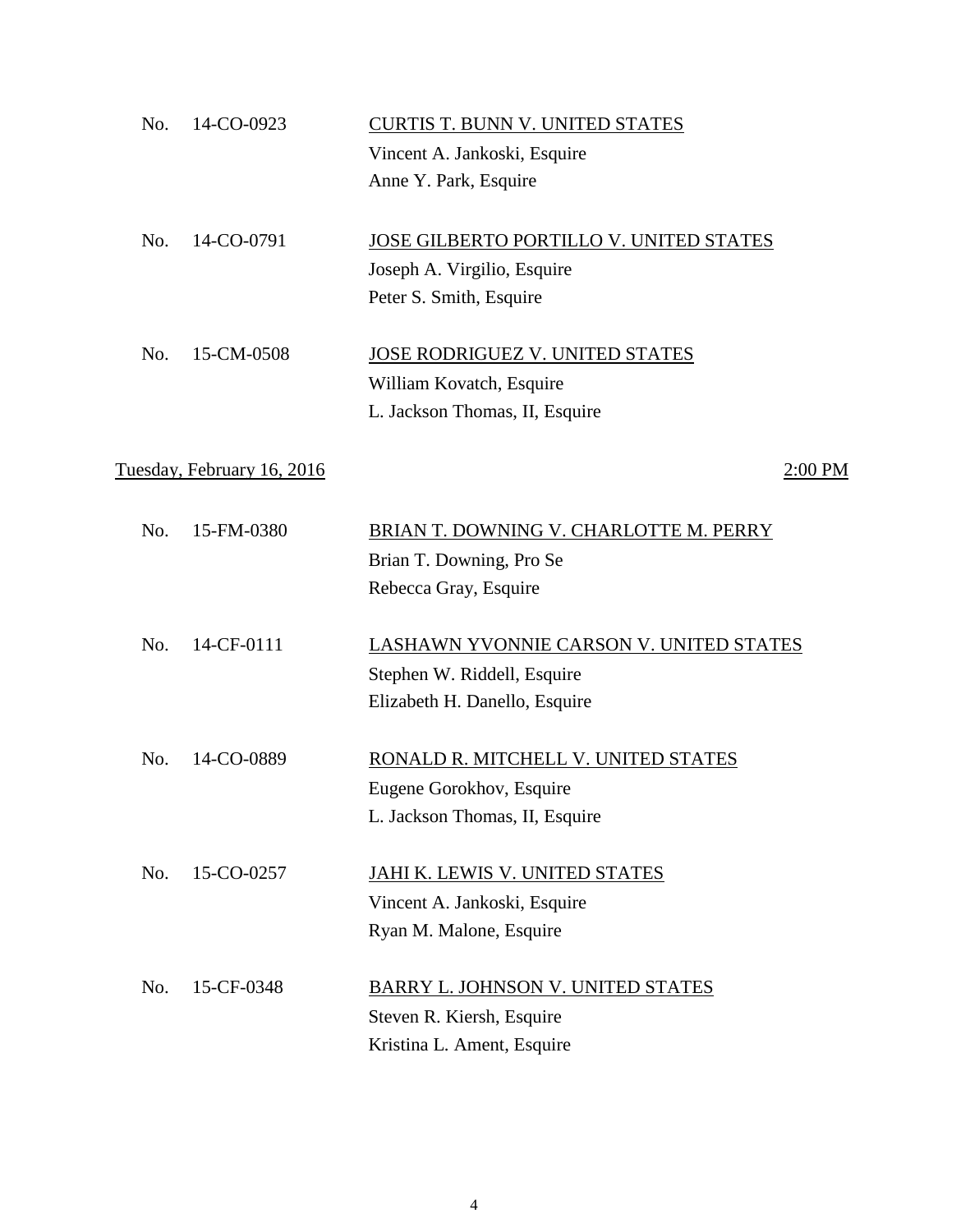| No. 14-CO-1391 | DAMONE D. WILLIAMS V. UNITED STATES |
|----------------|-------------------------------------|
|                | Damone D. Williams, Pro Se          |
|                | Patricia A. Heffernan, Esquire      |

## Thursday, February 18, 2016 2:00 PM

| No. | 14-CF-1041 | JOHN EDWARD CARTER I V. UNITED STATES     |
|-----|------------|-------------------------------------------|
|     |            | Denise D. Green, Esquire                  |
|     |            | Seth M. Gilmore, Esquire                  |
|     |            |                                           |
| No. | 14-CF-1405 | JOSE REYES V. UNITED STATES               |
|     |            | Jeremy R. Feldman, Esquire                |
|     |            | Ryan M. Malone, Esquire                   |
|     |            |                                           |
| No. | 15-AA-0225 | LEE M. BROWN V. D.C. DEP'T OF EMPLOYMENT  |
|     |            | <b>SERVICES</b>                           |
|     |            | Reginald L. Holt, Esquire                 |
|     |            | William H. Schladt, Esquire               |
|     |            |                                           |
| No. | 15-PR-0253 | DORIS SMITH V. ESTATE OF WALTER L. FIELDS |
|     |            | Richard D. Caldwell, Esquire              |
|     |            | George A. Teitelbaum, Esquire             |
|     |            |                                           |
| No. | 15-CV-0378 | MARK THORP, ET AL V. KATHY HENDERSON      |
|     |            | Matthew August Lefande, Esquire           |
|     |            | Craig A. Butler, Esquire                  |
|     |            |                                           |
| No. | 15-CV-0140 | ANITA WEBSTER V. ROCK HARBOR GROUP LLC    |
|     |            | Anita Webster, Pro Se                     |
|     |            | Aaron Sokolow, Esquire                    |
|     |            |                                           |